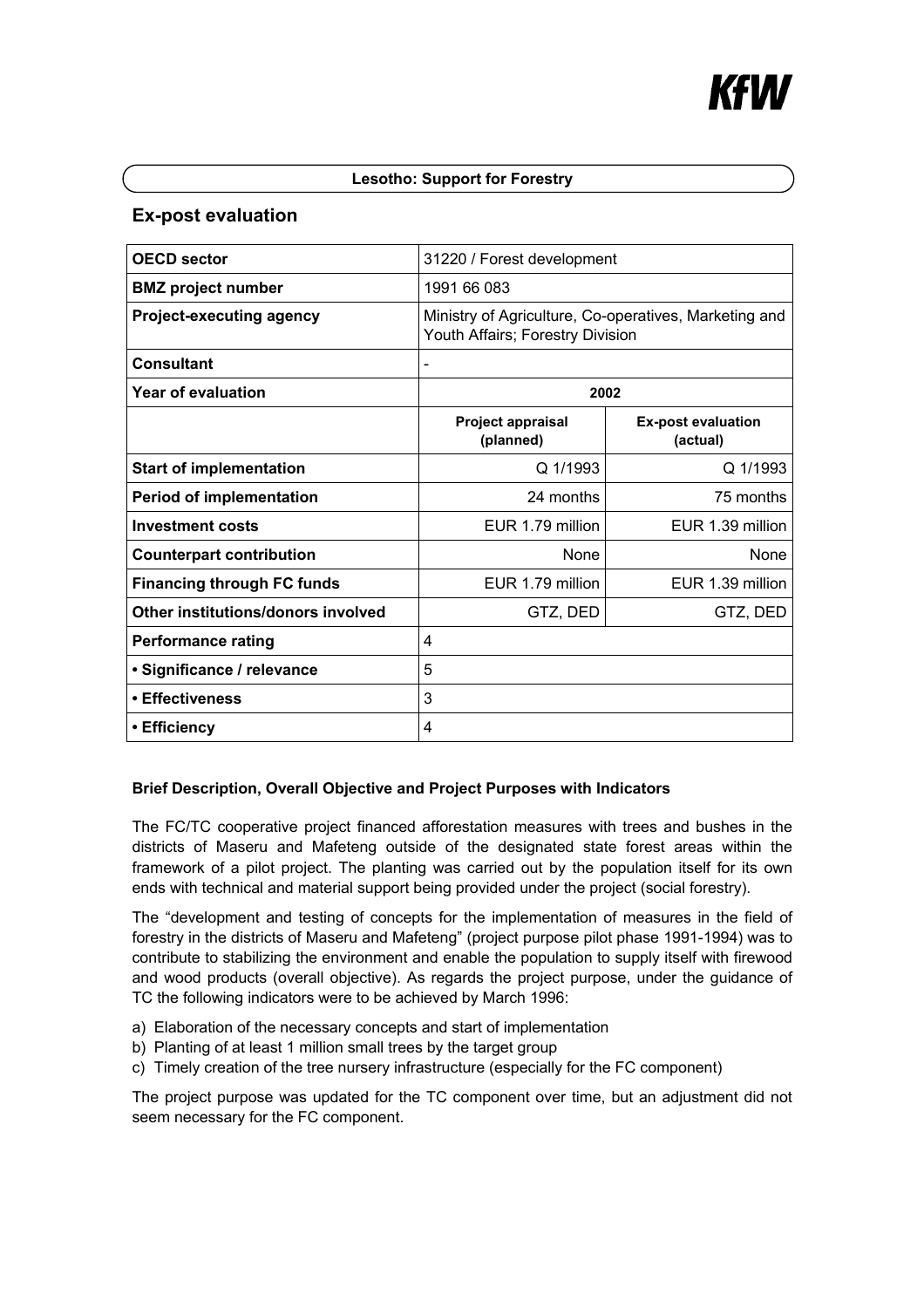## **Project Conception / Major Deviations from the original Project Planning and their main Causes**

The FC component comprised the following activities:

- Expansion of the state-owned tree nurseries, access roads, offices and living space for forestry staff, classrooms for the consultants,
- − Seeds and plants as well as mother plantations,
- − Vehicles (with spare parts) for consulting and distribution of the seedlings,
- − Office equipment,
- − Production and purchase of training and consulting materials.

The TC component involved staffing support for the project-executing agency (Forestry Division in the Ministry of Agriculture) for the planning and application of all individual measures including responsibility for the provision of the FC contributions.

The implementation of the project and the flow of the FC funds were difficult and required a 4 year extension of the FC component, originally planned for only two years. The main reasons for this are:

- Low administrative efficiency of the partner (e.g. substantial delay in readiness for disbursement, long delays of construction measures, staffing bottlenecks),
- − Hesitant demand by the target group for plant materials for the afforestation that, despite subsidies, developed slowly compared with the assumptions in the project planning,
- − Political tension that led to the unrest in the year 1998.

The FC budget was utilized to only 78% since the State of Lesotho assumed all local labor costs (originally part of FC) and the road construction was cut back considerably. Some of the savings were used to purchase more vehicles and equipment in line with demand and in accordance with the longer project period.

## **Key Results of the Impact Analysis and Performance Rating**

The FC measures enabled Lesotho's forest service (and the TC component) to apply the chosen consulting and afforestation approach without serious material obstacles or bottlenecks. However, for economic and strategic reasons it would have been better to plan to have private tree nurseries from the beginning. This would have saved the costs for expansion and operation of the state nurseries (operating costs approx. 2-3 times higher) and would have given the private operators more time to concentrate on their work under intensive guidance and to develop a certain routine in cooperation with the consultants and the afforestation programme.

The high degree of dependence of state financing programmes on the planting of trees remains problematic. Despite the expected good profitability for the users the planting involved high risks (livestock, fire, theft of the wood) and, as is the case with afforestation measures, extremely long periods before earnings are generated. The situation with the fruit trees is significantly better: they were already delivered and sold by the private nurseries directly to the consumers several years ago.

Beyond their direct economic impacts the afforestation measures are useful owing to their positive ecological effects. Low soil density and thicker ground vegetation were noted, especially in the wood lots. This improves the water balance of the site and thus the conditions for growth of the trees themselves. The good ground cover also guarantees effective protection against erosion in the area. Yet these effects are limited to the areas that are actually being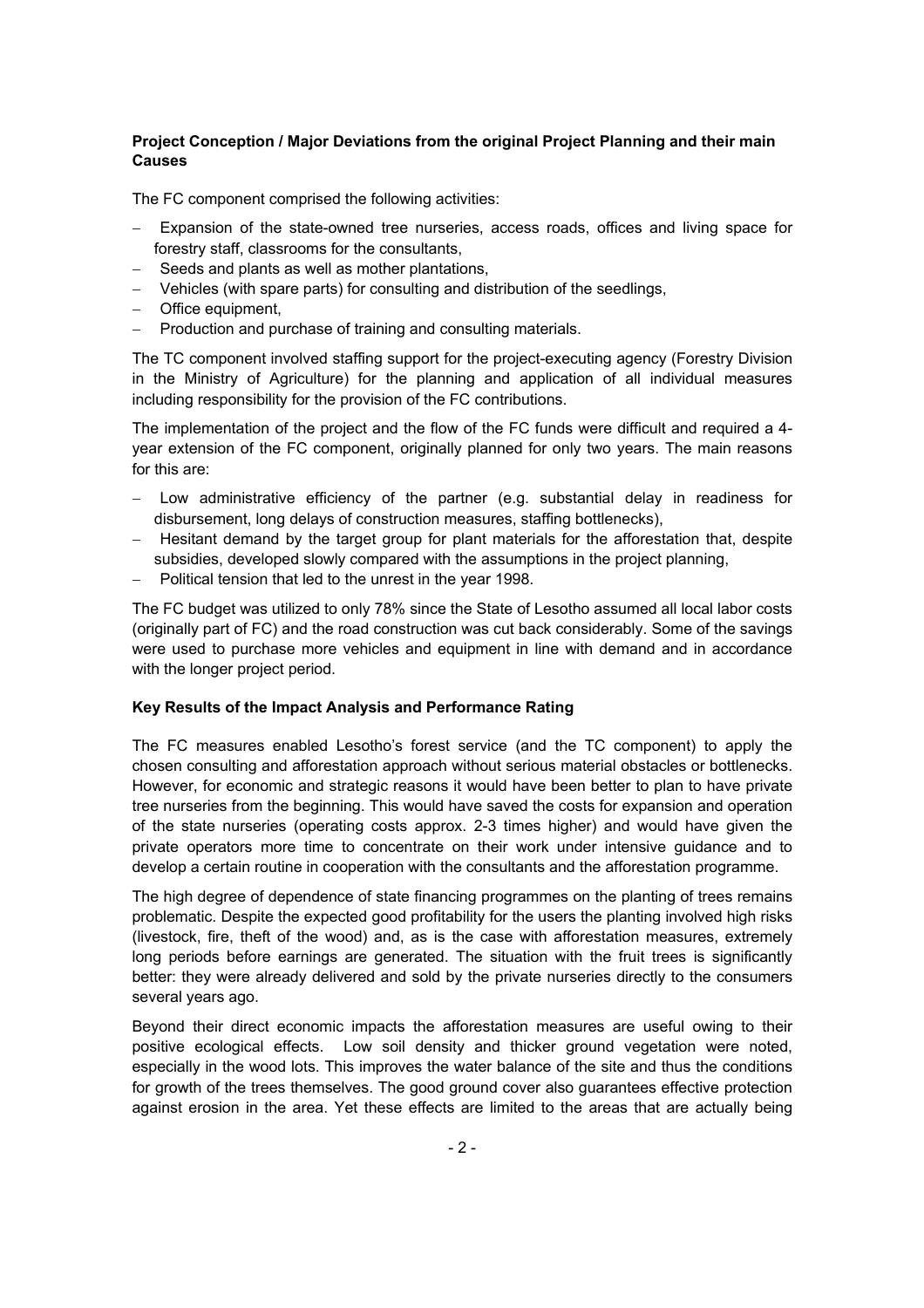afforested, at the moment approx. 2  $km^2$  annually. An ornithologist (DED) reported a small increase in the biodiversity and in the number of birds as a result of the afforestation.

The protection of the environment and the natural resources is an important project priority. In the meantime, a trend towards more positive reception of trees on the part of the population can be observed, indicated by the appearance of hedges, single trees and groups of trees in yards and inside many villages. The Social Forestry System also offers poorer parts of the population good conditions for participating and can stimulate personal initiative within the target group (self-help). Mainly poor people benefit from the project. In general, participation in the programmes by women is active and above-average; with topics such as wood production and fruit-growing they reach areas that have traditionally been a woman's domain.

The problems of sustainability that are inherent to the project approach – in terms of both the social forestry concept that is tied to state financing and tree nurseries – were not tackled until 1998, and a satisfactory solution has not been found. The high degree of insecurity and fluctuation of funds for afforestation activities already became evident during the term of the project and could not always be compensated for by the project.

Evaluation of the success of the FC contribution itself is only possible to a very limited extent since it cannot be examined separately from the various TC phases. Yet, based on the key criteria of efficiency, effectiveness, significance and relevance an overall assessment of the developmental effectiveness of the FC component within the context of the cooperative project can be conducted:

Of the three indicators of achievement of the goal for the pilot phase, the TC component was not achieved in full (introduction of a broad-scale afforestation strategy) and the two physical indicators were achieved nearly 2 years later (number of successfully planted trees/growth rate, functioning infrastructure). Overall we judge its effectiveness to still be sufficient (rating 3).

Regarding its efficiency the project paints a heterogeneous picture: the expansion of the capacities of the state-owned tree nurseries was proven to be neither appropriate nor sustainable. An exception is investments in seeds and plants and in the establishment of mother plantations for fruit trees (9% of the FC funds), which we generally judge to be positive. Overall we classify the efficiency of the FC contribution as slightly insufficient (rating 4).

Measured by the difficulty of the overall objective to contribute to energy supply and resource protection, the physical results fall far short of the expectations on which the project was based. Since the model of the state-owned tree nurseries is not exemplary overall and since it could not be applied with broad-scale effect and rather hindered the development of the private sector, altogether we classify the significance and relevance of all measures together to clearly have insufficient developmental effect (rating 5).

Therefore, overall we assess the project as having slightly insufficient developmental effectiveness (rating 4).

### **General Conclusions applicable to all Projects**

Theoretical projections of need for wood and resources protection, for example (here on the basis of national extrapolations of energy needs) and afforestation targets derived from these projections have high priority in political analysis and discussion. They are less suitable for planning specific production capacities for tree nurseries, however, which should be designed according to the actual development of needs and based on the respective socio-economic and cultural situation.